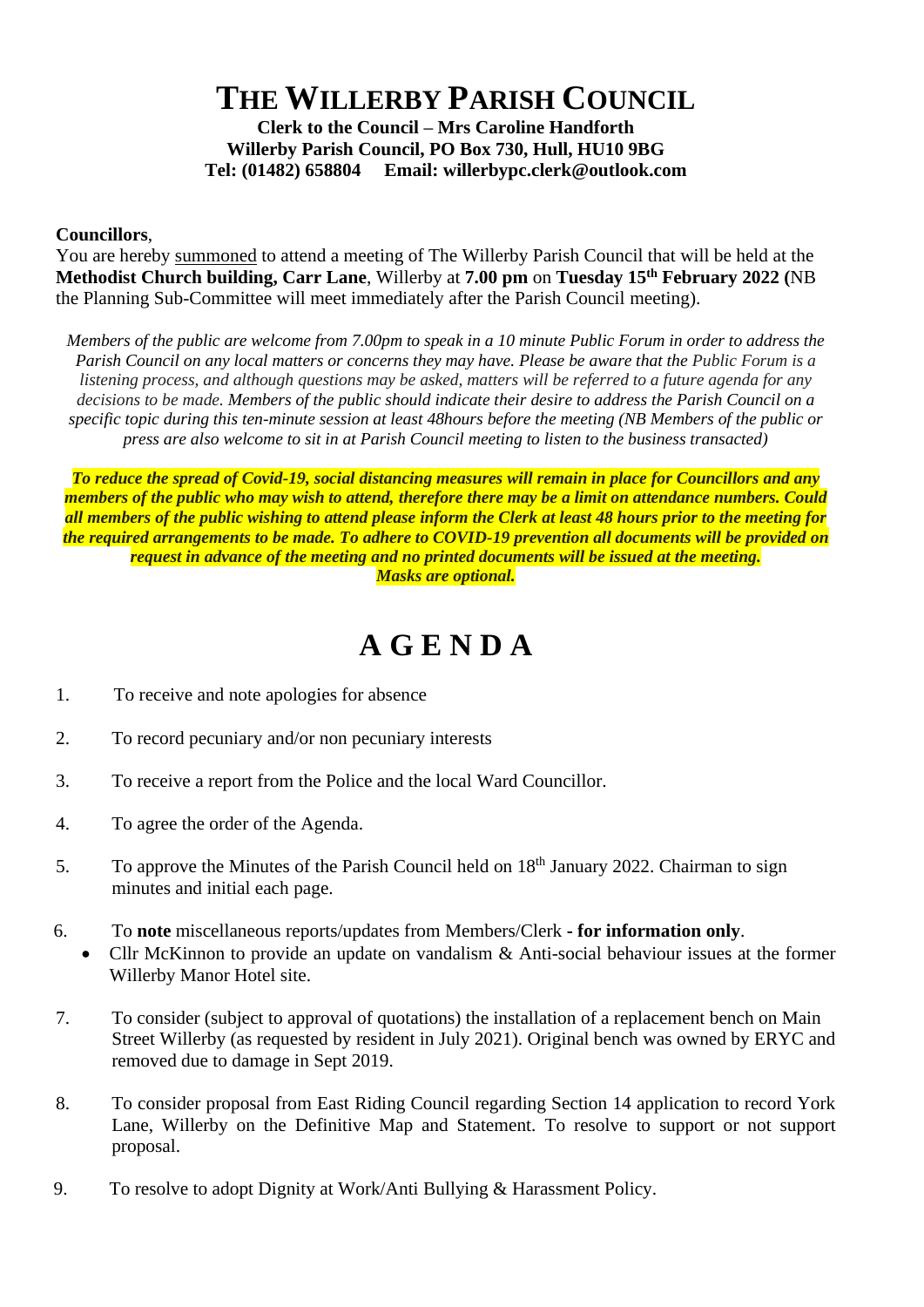- 10. To consider proposal from Cllr Telford to amend to Parish Council website.
- 13. Parish Clerk to confirm that an Extra Ordinary meeting will be held on Tuesday 15th March 2022 (if required) to conduct interviews to fill current Councillor vacancy.
- 14. To receive a report on the young children's playground.
- 15. To review the List of Correspondence received since last meeting:
	- B1232, Beverley Road, Willerby 30mph Speed Limit Order 24.01.22
	- NHS East Riding of Yorkshire CCG update 02.02.22
	- ERYC Beverley Rd Zebra Crossing update 07.02.22
- 16. To present a report on accounts to the end of January 2022 and approve the schedule of payments for February. Chairman & RFO to sign schedule of payments.
- 17. To confirm the date and time of the next Parish Council meeting: Extra Ordinary Meeting – Tuesday  $15<sup>th</sup>$  March 2022 (if required) Tuesday 22nd March 2022, at the Methodist Church Building from 7pm

**LIST OF APPENDICES:** Appendix A Parish Council Minutes January 2022 Appendix B Financial report for January 2022 Appendix C Schedule of payments for February 2022